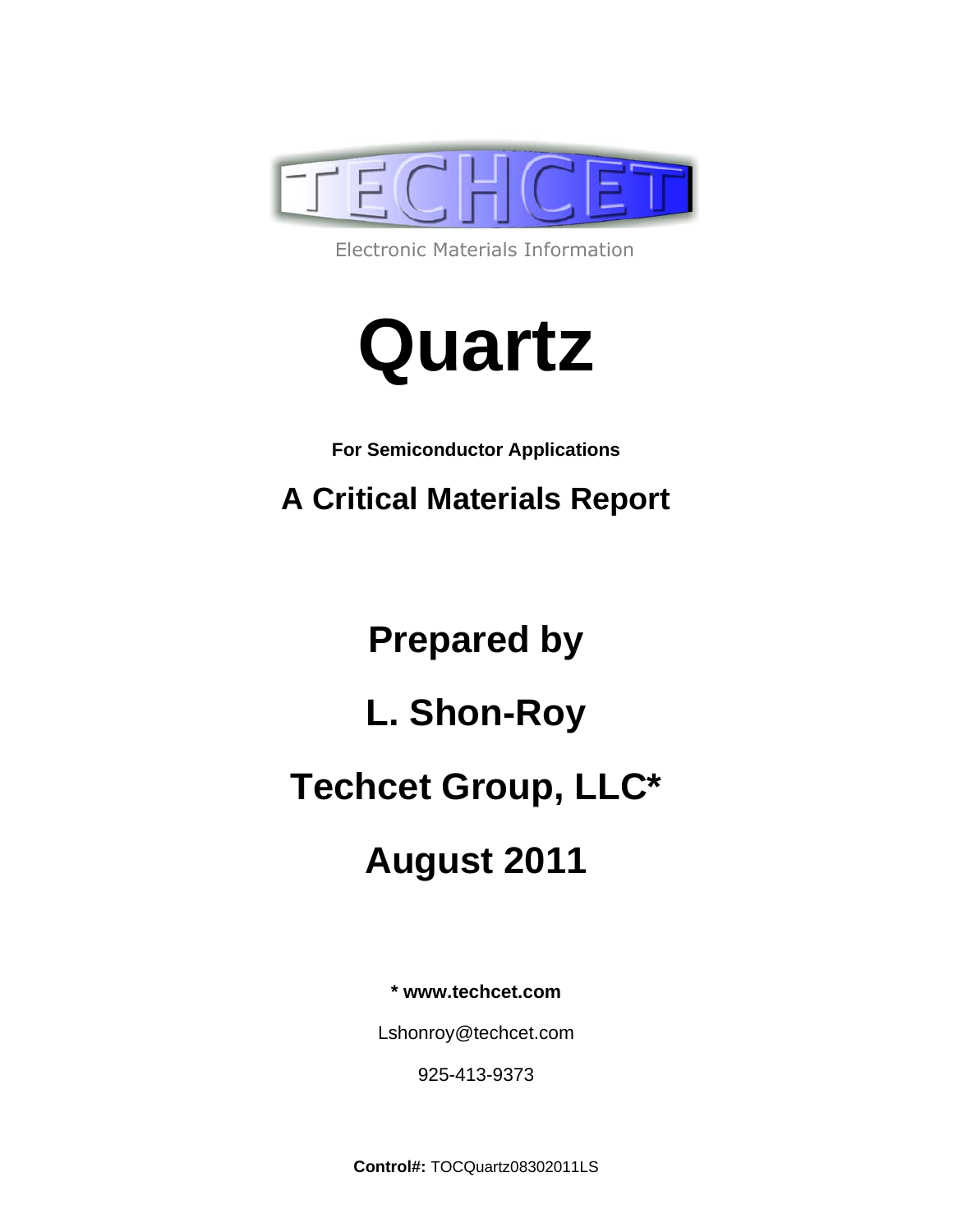Techcet would like to thank those companies that participated by providing inputs to support this year's report. The report includes information from base material companies and quartz fabricators based in US, Europe, Korea, and Japan, as well as End-users and wafer manufacturers.

Readers Note: This report represents the interpretation and analysis of information generally available to the public or released by responsible agencies or individuals. Data was obtained from sources considered reliable. However, accuracy or completeness is not guaranteed.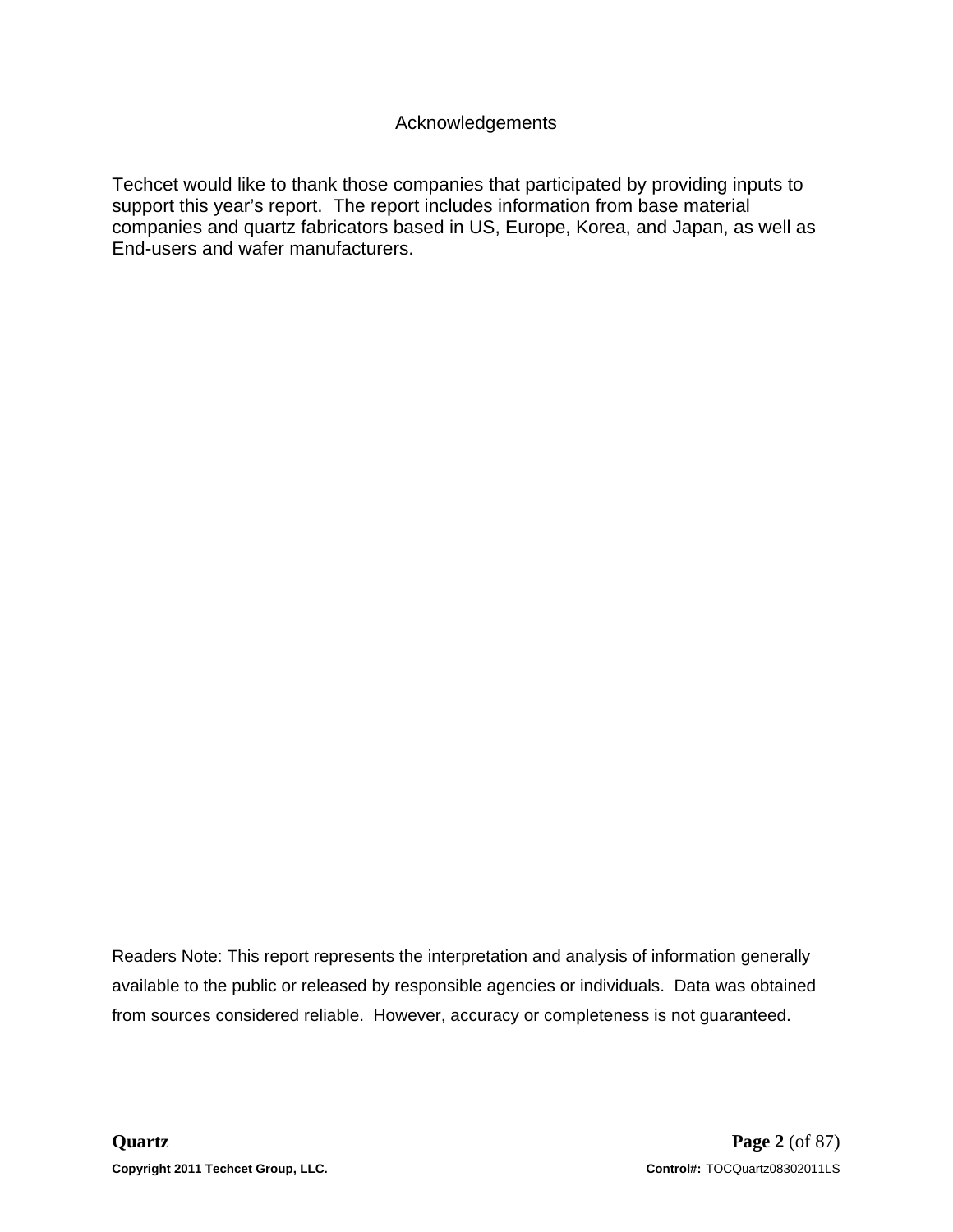## **TABLE OF CONTENTS**

| $\mathbf{1}$   |                                                    |  |
|----------------|----------------------------------------------------|--|
|                | 1.1                                                |  |
|                | 1.2                                                |  |
|                | 1.3                                                |  |
|                | 1.4                                                |  |
|                | 1.5                                                |  |
| 2              |                                                    |  |
| 3              |                                                    |  |
| $\overline{4}$ |                                                    |  |
| 5              |                                                    |  |
|                |                                                    |  |
| 6              |                                                    |  |
|                | 6.1                                                |  |
|                | 6.2                                                |  |
|                | 6.3                                                |  |
| $\tau$         | BASE MATERIALS MARKET - RODS, TUBES AND INGOTS  25 |  |
|                | 7.1                                                |  |
|                | 7.2                                                |  |
| 8              |                                                    |  |
|                | 8.1                                                |  |
|                | 8.2                                                |  |
| 9              |                                                    |  |
|                | 9.1                                                |  |
|                |                                                    |  |
|                | 10 THE OEM TOOL MAKER: SPARE PARTS COMPETITOR  42  |  |
|                |                                                    |  |
|                |                                                    |  |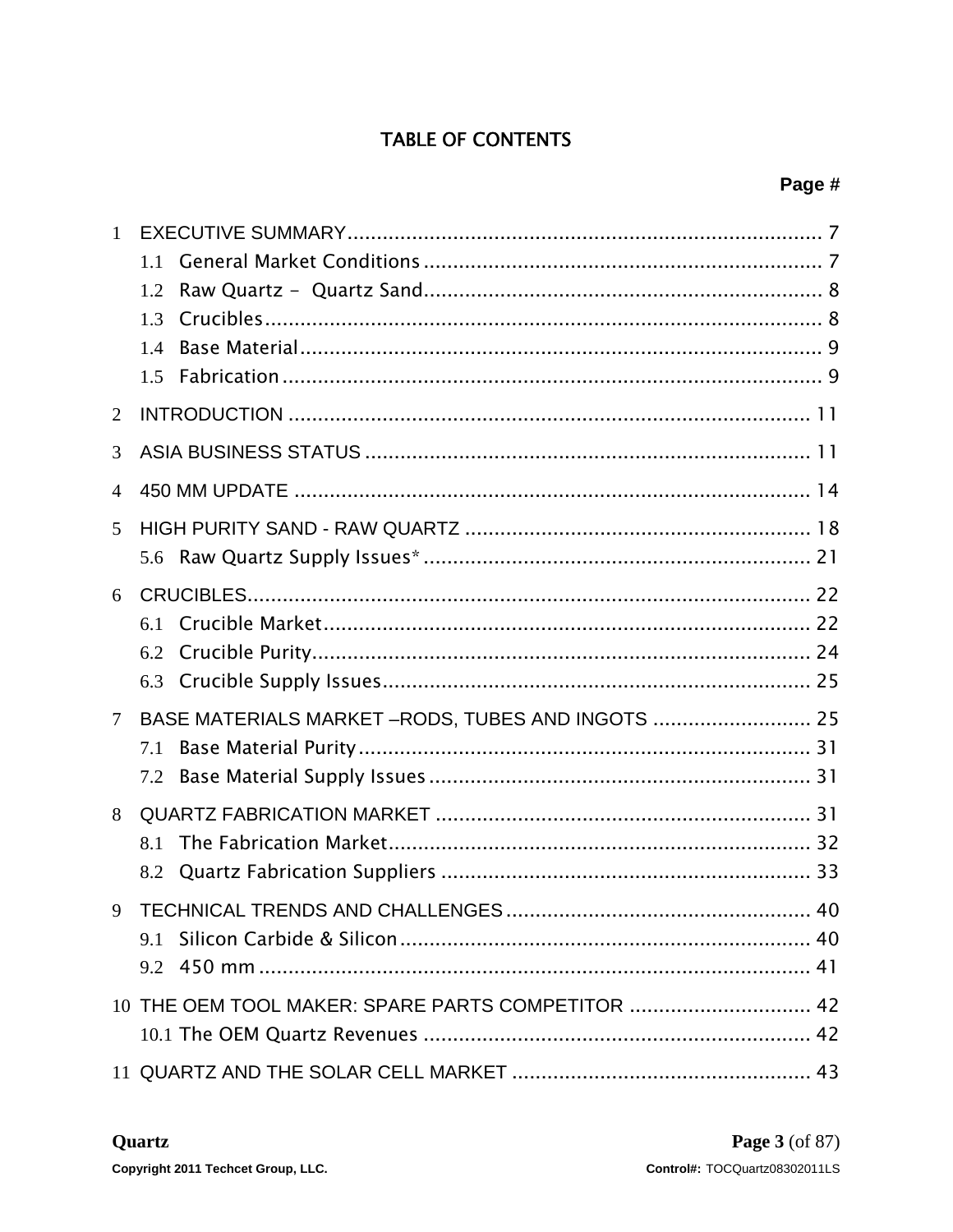| 12 BASE MATERIAL AND CRUCIBLE SUPPLIER PROFILES 44                  |  |
|---------------------------------------------------------------------|--|
| 12.1 Japan Super Quartz (aka JSQ, an equity affiliate of Mitsubishi |  |
|                                                                     |  |
|                                                                     |  |
| 12.3 Momentive Performance Materials (formerly GE Quartz)  46       |  |
|                                                                     |  |
|                                                                     |  |
|                                                                     |  |

## APPENDICES

| APPENDIX A: THE QUARTZ CORPORATION VIRTAL SPECIFICATION 56          |  |
|---------------------------------------------------------------------|--|
| APPENDIX B: ASIA - THE LAND OF OPPORTUNITY AND PRICING PRESSURE  57 |  |
| APPENDIX C: QUARTZ SUPPLY CHAIN - A DETAILED LOOK AT HIGH PURITY    |  |
| APPENDIX D: RECENT PATENTS AND PATENT APPLICATIONS  71              |  |
|                                                                     |  |
|                                                                     |  |
| APPENDIX G: FUSED QUARTZ PROCESS - MINE TO FINISHED QUARTZ STOCK    |  |
|                                                                     |  |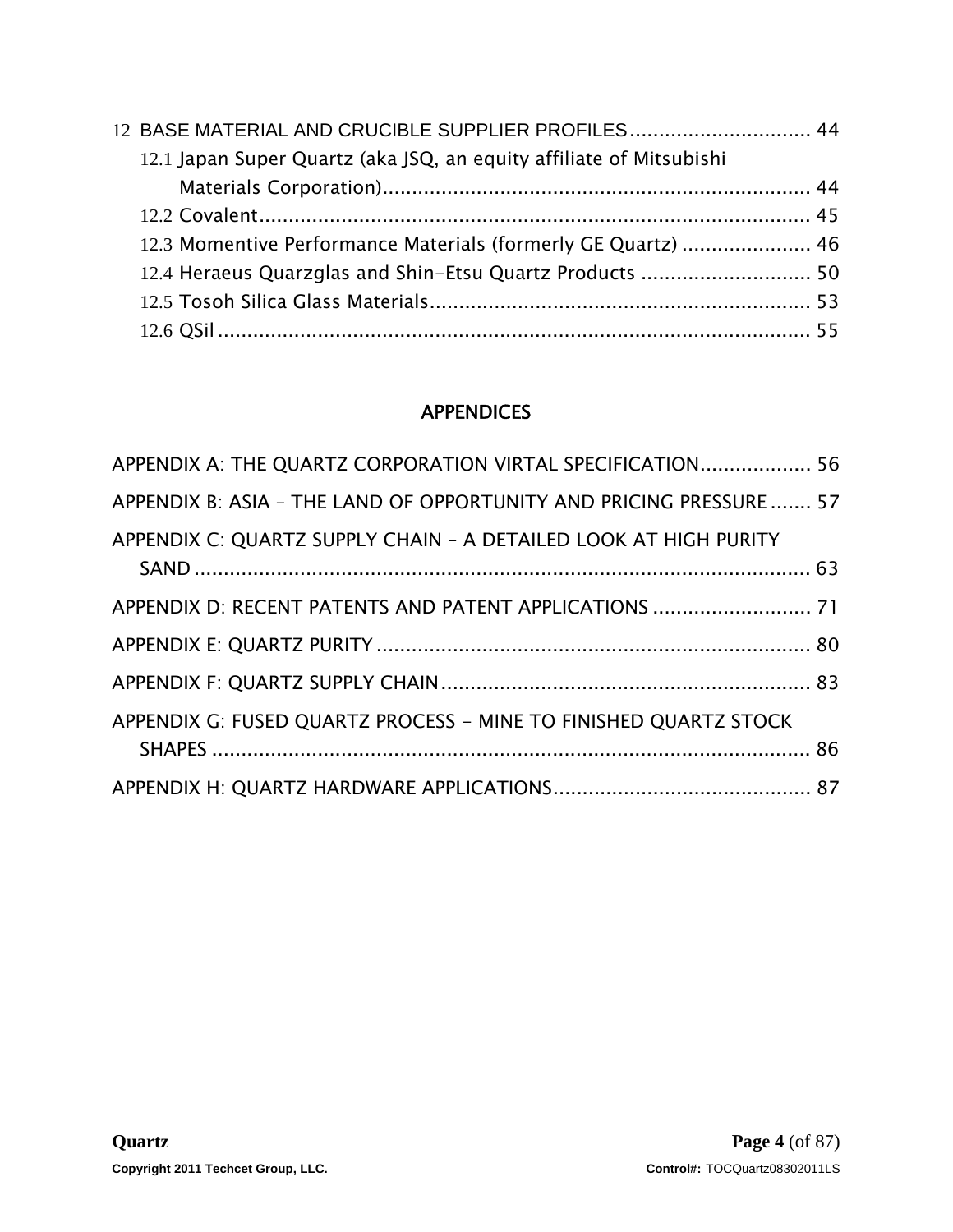## LIST OF FIGURES

| Figure 9: Base Material Supplier Market Share (Rods, Tubes, Ingots) Estimate  28 |  |
|----------------------------------------------------------------------------------|--|
|                                                                                  |  |
|                                                                                  |  |
|                                                                                  |  |
| Figure 14: Worldwide Fabricator Market Share (Hot and Cold) 2010 35              |  |
|                                                                                  |  |
|                                                                                  |  |
|                                                                                  |  |
|                                                                                  |  |
|                                                                                  |  |
|                                                                                  |  |
|                                                                                  |  |